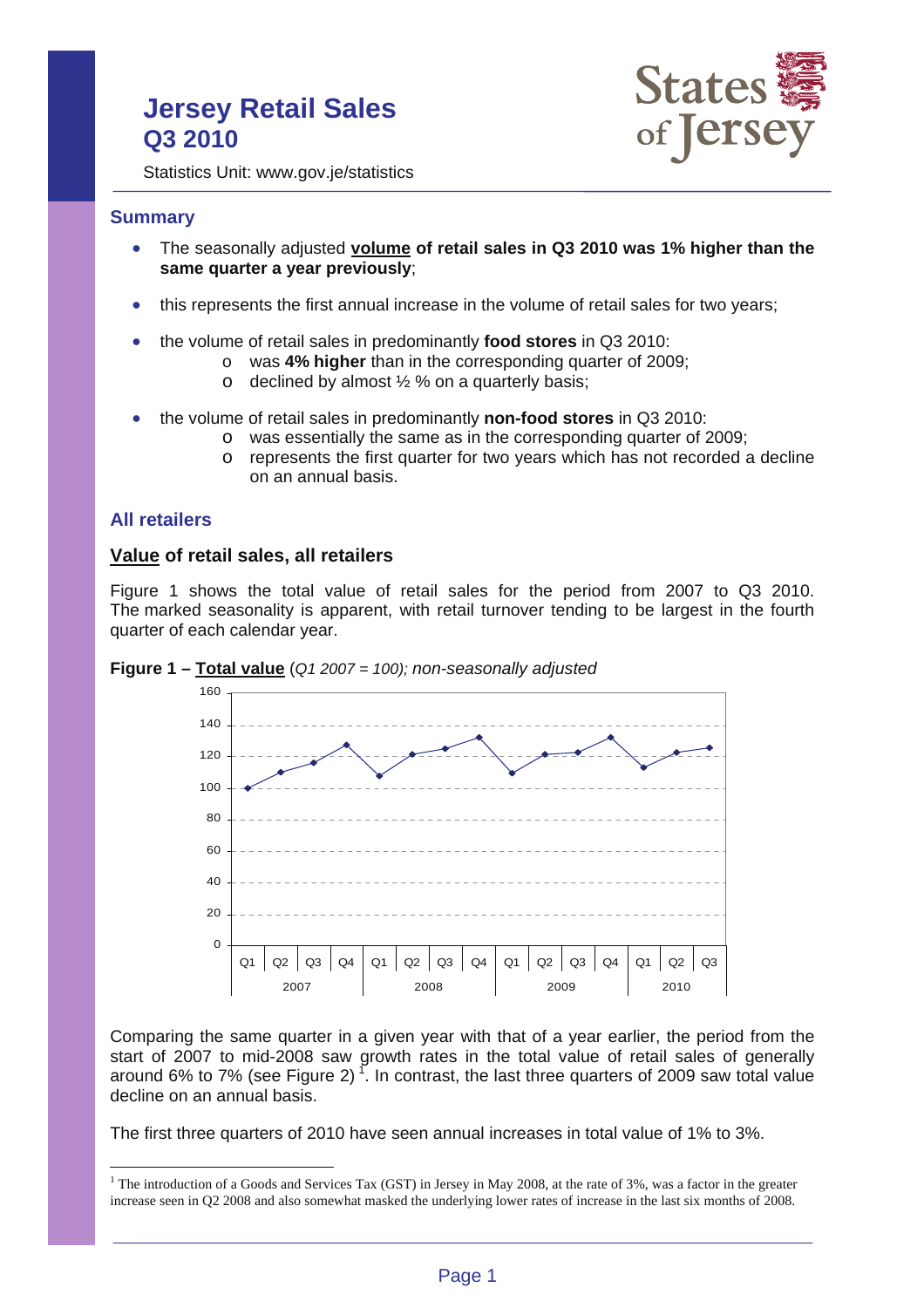**Figure 2 – Total Value: annual percentage change** <sup>2</sup> ; *seasonally adjusted* 



The total value of retail sales in Jersey in calendar year 2009, excluding the motor trades (see Notes), was approximately £700 million.

# **Volume of retail sales, all retailers**

The volume index series<sup>3</sup> is derived from the value series by use of deflators<sup>4</sup> which removes the effect of price changes.

Comparing the same quarter with that of a year earlier, the period from early 2007 to mid-2008 saw annual growth rates in the volume of retail sales of around 6% (see Figure 3). From Q3 2008 to Q2 2010 the total volume of retail sales decreased on an annual basis, with Q2 2009 recording the largest decrease (-4%); subsequent quarters saw annual decreases of progressively smaller magnitudes.

In the latest quarter, Q3 2010, the total volume of retail sales was 1% higher than in the same quarter a year earlier; this represents the first annual increase in volume for two years.



**Figure 3 – Total Volume: annual percentage change**; *seasonally adjusted* 

 $\overline{a}$  $^2$  Annual percentage changes shown as labels in figures are rounded to the nearest integer.

<sup>&</sup>lt;sup>3</sup> A volume index is an average of the proportionate changes in the quantities of a specified set of goods between two periods of

time.<br><sup>4</sup> The deflators used are a weighted combination of the relevant section level indices of the Retail Prices Index (RPI). Following the recent methodological changes incorporated in the Retail Sales publication produced by the UK Office for National Statistics, the price deflators applied are harmonic means of the corresponding RPI section indices.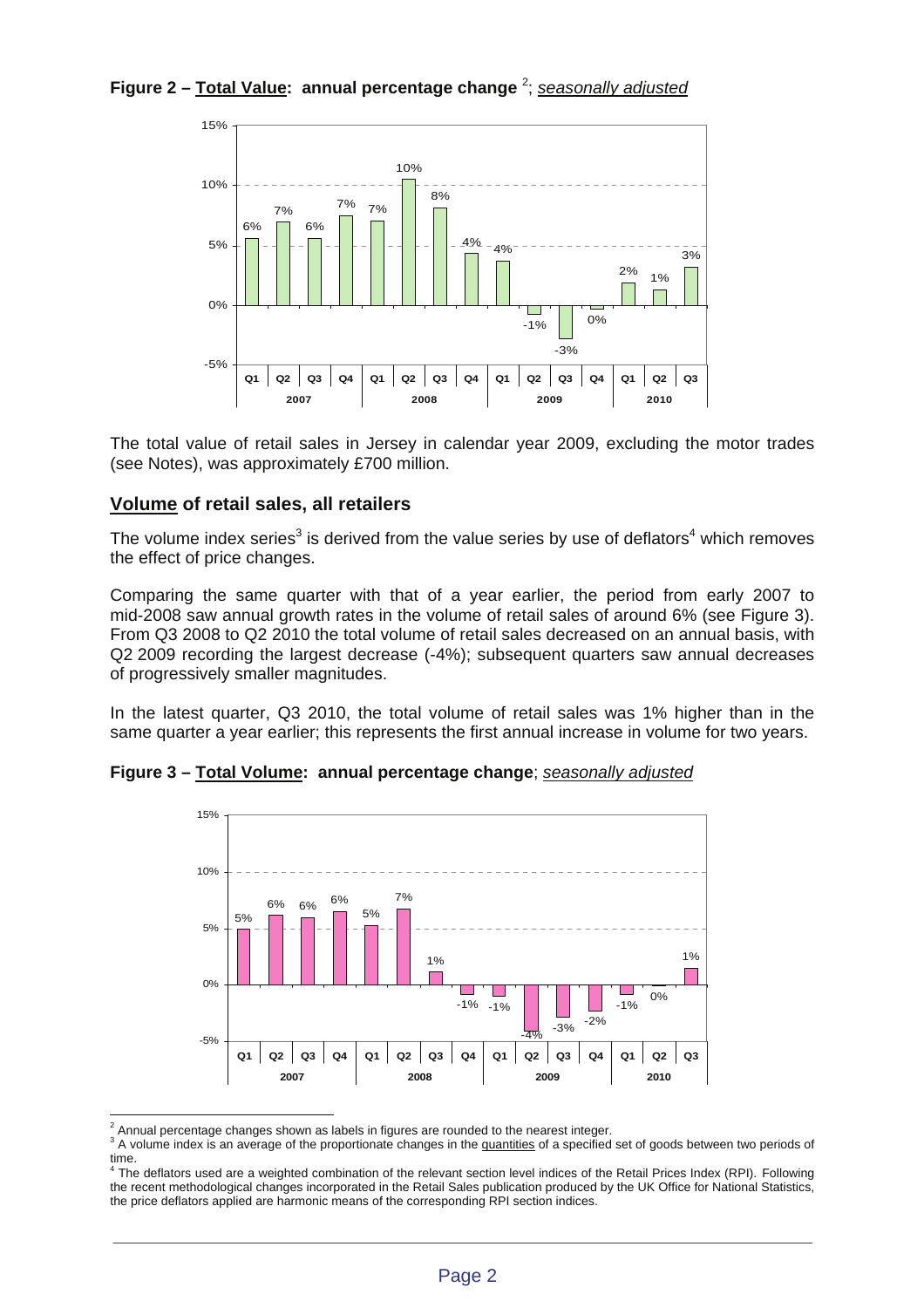# **Sector summaries**

The "Predominantly food" sector is comprised of supermarkets, convenience stores and other small food stores. The "Predominantly non-food" sector is comprised of three sub-categories: Household goods; Textiles, clothing and footwear; and Non-food specialised stores. The survey returns within each sub-category were analysed separately and then aggregated to produce value and volume estimates for each sector.

# **Value of retail sales (seasonally adjusted)**

The value of retail sales in predominantly food stores has increased throughout the period 2007 to 2010 (see Figure 4a).





*s.a. = seasonally adjusted* 

Predominantly **non-food stores** recorded strong growth in the value of retail sales throughout 2007 and up to Q3 2008 (Figure 4b). A lower rate of increase was recorded in Q4 2008 and Q1 2009. From Q2 2009 to Q2 2010, however, each quarter recorded a decrease on an annual basis, although the rate of decline slowed from -7% in mid 2009 to -2% in Q2 2010. The total value in the latest quarter, Q3 2010, was essentially the same as that a year earlier.

### **Volume of retail sales (seasonally adjusted)**

For predominantly **food stores**, the total volume of retail sales saw small increases on an annual basis throughout 2009 (Figure 6a). The latest quarter, Q3 2010, is up 4% on an annual basis. On a quarterly basis, the total volume of retail sales in predominantly food stores in Q3 2010 was almost ½ % lower than in Q2 2010.

For predominantly **non-food stores**, the period from early 2007 to mid-2008 saw annual growth in the volume of retail sales of around 10% (Figure 6b). Each quarter from Q4 2008 to Q2 2010 recorded decreases in volume on an annual basis, although the rate of decline slowed from an annual rate of -8% in Q2 2009 to -3% in Q2 2010. In the latest quarter, Q3 2010, the volume of retail sales in predominantly non-food stores was essentially the same as a year earlier, representing the first quarter for two years which has not recorded a decline on an annual basis.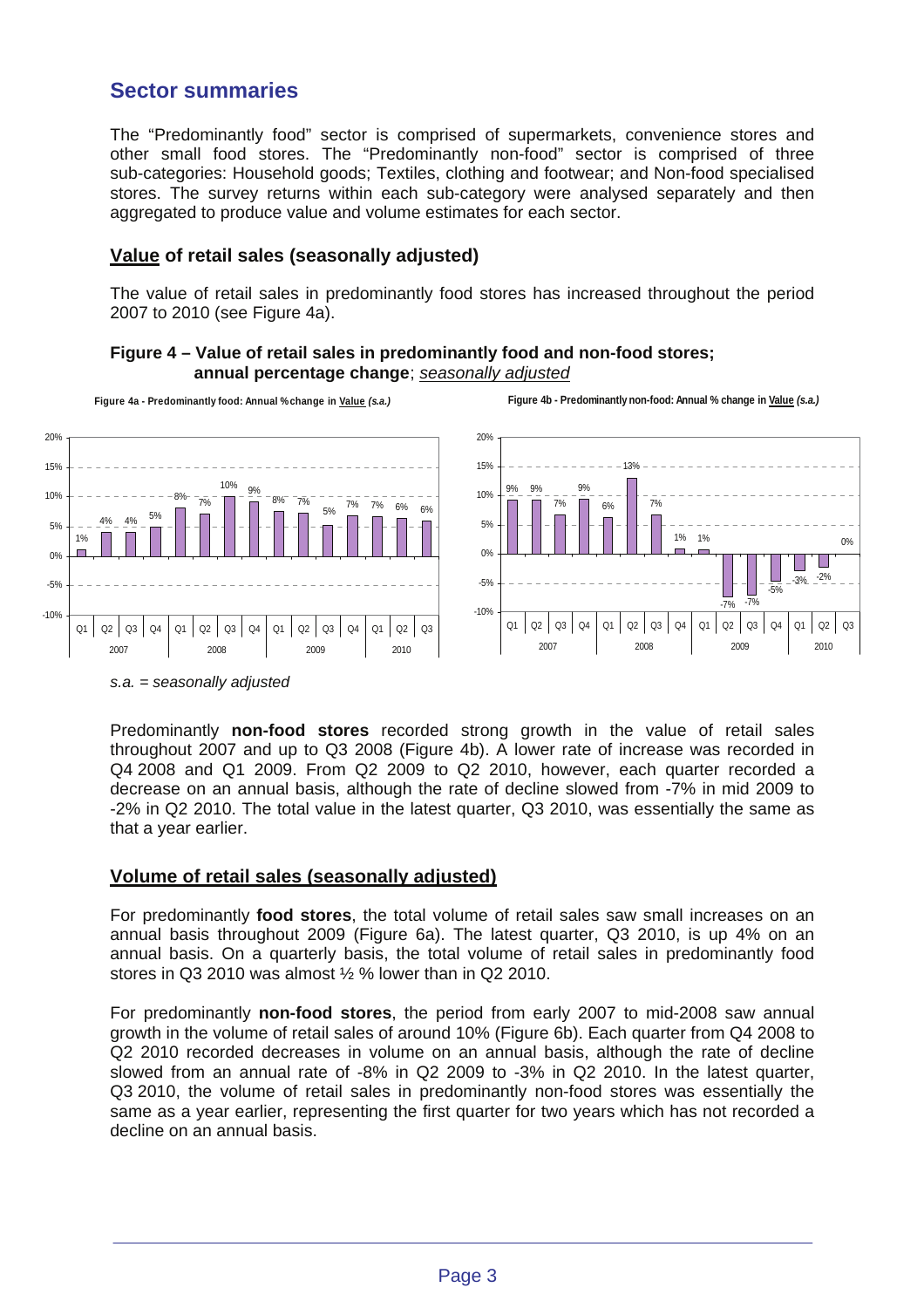#### **Figure 5 –Volume indices of retail sales in predominantly food and non-food stores;** *seasonally adjusted*

**Figure 5a - Predominantly food: Volume** *(s.a.; Q1 2007 = 100)* **Figure 5b - Predominantly non-food: Volume** *(s.a.; Q1 2007 = 100)* 







*s.a. = seasonally adjusted* 

*Statistics Unit 08th December 2010* 

**Figure 6a - Predominantly food: Annual %change in Volume** *(s.a.)* **Figure 6b - Predominantly non-food: Annual % change in Volume** *(s.a.)* 

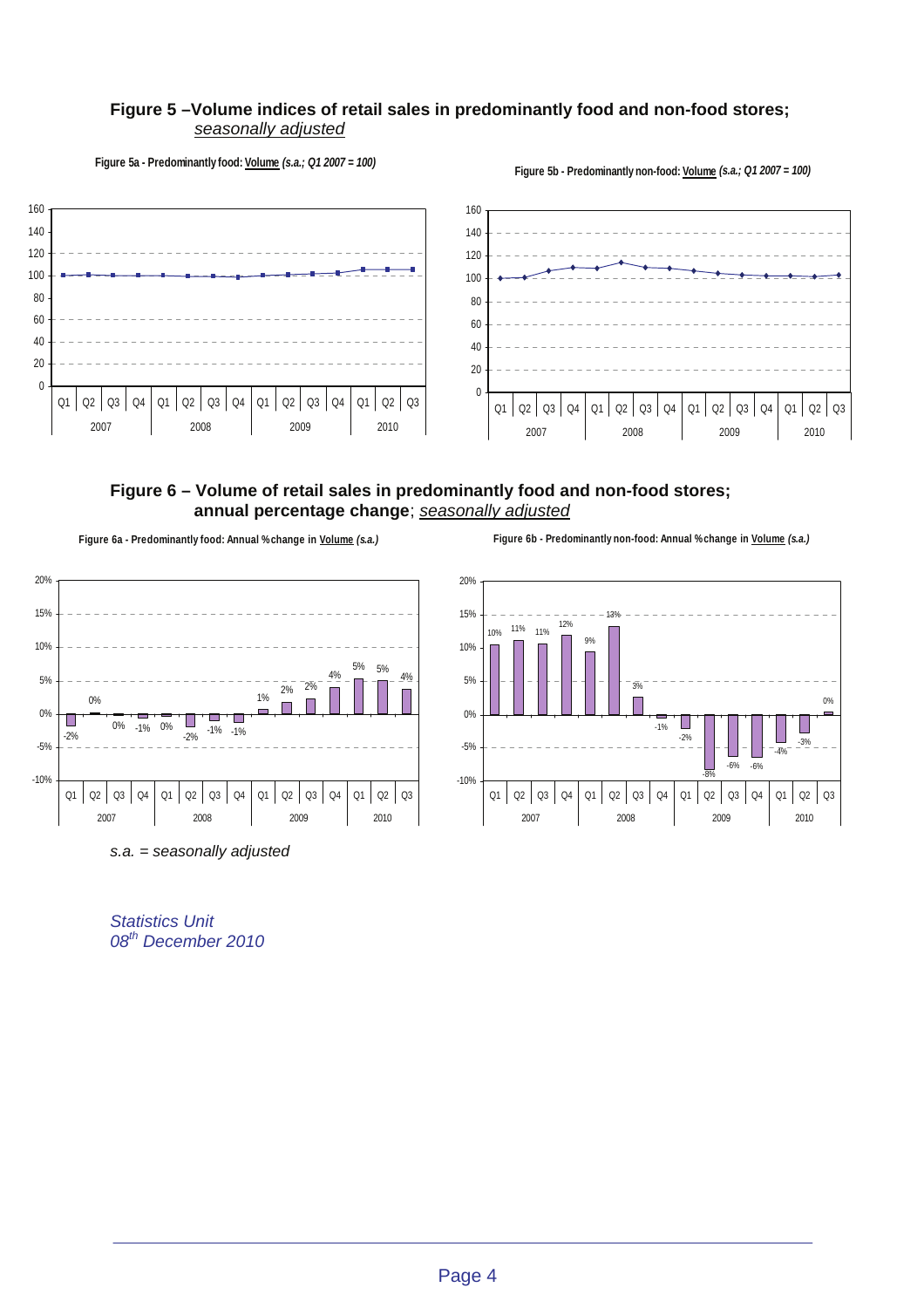# **Appendix**

# **Table A1: Value: Non-seasonally adjusted and seasonally adjusted** *(Q1 2007 = 100)*

|            | <b>Value Non-Seasonally Adiusted</b> |                       |                           | <b>Value Seasonally Adjusted</b> |                       |                           | <b>Volume Seasonally Adjusted</b> |                       |                           |
|------------|--------------------------------------|-----------------------|---------------------------|----------------------------------|-----------------------|---------------------------|-----------------------------------|-----------------------|---------------------------|
|            | All<br>Retail                        | Predominantly<br>Food | Predominantly<br>Non-Food | All<br>Retail                    | Predominantly<br>Food | Predominantly<br>Non-Food | All<br>Retail                     | Predominantly<br>Food | Predominantly<br>Non-Food |
| Q1 2005    | 87.6                                 | 92.1                  | 84.2                      | 88.0                             | 93.0                  | 84.2                      | 90.1                              | 100.2                 | 82.6                      |
| Q2 2005    | 98.6                                 | 102.7                 | 95.6                      | 90.5                             | 95.7                  | 86.7                      | 92.1                              | 101.0                 | 85.5                      |
| Q3 2005    | 101.6                                | 105.1                 | 99.0                      | 90.8                             | 97.3                  | 86.0                      | 91.9                              | 101.3                 | 84.8                      |
| Q4 2005    | 110.0                                | 104.2                 | 114.4                     | 92.8                             | 98.3                  | 88.8                      | 93.3                              | 101.3                 | 87.4                      |
| Q1 2006    | 94.5                                 | 98.3                  | 91.6                      | 94.7                             | 98.9                  | 91.6                      | 95.3                              | 101.8                 | 90.5                      |
| Q2 2006    | 102.8                                | 105.4                 | 100.9                     | 94.4                             | 98.5                  | 91.4                      | 95.1                              | 100.7                 | 90.9                      |
| Q3 2006    | 109.8                                | 106.5                 | 112.2                     | 98.2                             | 99.1                  | 97.5                      | 98.4                              | 100.4                 | 96.9                      |
| Q4 2006    | 117.9                                | 105.8                 | 127.0                     | 99.1                             | 99.8                  | 98.5                      | 99.2                              | 100.3                 | 98.3                      |
| Q1 2007    | 100.0                                | 100.0                 | 100.0                     | 100.0                            | 100.0                 | 100.0                     | 100.0                             | 100.0                 | 100.0                     |
| Q2 2007    | 109.8                                | 109.3                 | 110.2                     | 100.9                            | 102.4                 | 99.9                      | 100.9                             | 100.8                 | 101.0                     |
| Q3 2007    | 115.8                                | 110.4                 | 119.8                     | 103.6                            | 103.0                 | 104.1                     | 104.2                             | 100.2                 | 107.2                     |
| Q4 2007    | 127.0                                | 111.1                 | 138.8                     | 106.4                            | 104.7                 | 107.8                     | 105.6                             | 99.7                  | 109.9                     |
| Q1 2008    | 107.3                                | 108.7                 | 106.2                     | 107.1                            | 108.1                 | 106.3                     | 105.3                             | 99.7                  | 109.5                     |
| Q2 2008    | 121.1                                | 116.4                 | 124.6                     | 111.5                            | 109.6                 | 112.9                     | 107.7                             | 98.8                  | 114.4                     |
| Q3 2008    | 124.9                                | 121.2                 | 127.7                     | 112.0                            | 113.5                 | 111.0                     | 105.4                             | 99.2                  | 110.0                     |
| Q4 2008    | 131.9                                | 120.3                 | 140.5                     | 111.0                            | 114.2                 | 108.6                     | 104.7                             | 98.5                  | 109.3                     |
| Q1 2009    | 109.2                                | 118.6                 | 102.3                     | 111.0                            | 116.3                 | 107.0                     | 104.2                             | 100.3                 | 107.1                     |
| Q2 2009    | 121.3                                | 124.1                 | 119.2                     | 110.7                            | 117.7                 | 104.5                     | 103.3                             | 100.5                 | 105.0                     |
| Q3 2009    | 122.1                                | 128.1                 | 117.6                     | 108.8                            | 119.5                 | 103.2                     | 102.4                             | 101.3                 | 103.0                     |
| Q4 2009    | 132.2                                | 128.2                 | 135.1                     | 110.6                            | 121.9                 | 103.5                     | 102.3                             | 102.4                 | 102.3                     |
| Q1 2010    | 113.0                                | 127.1                 | 102.6                     | 113.0                            | 124.0                 | 103.9                     | 103.3                             | 105.6                 | 102.6                     |
| Q2 2010(r) | 122.5                                | 132.6                 | 115.0                     | 112.1                            | 125.3                 | 102.2                     | 103.2                             | 105.5                 | 102.1                     |
| Q3 2010    | 125.6                                | 134.4                 | 119.1                     | 112.3                            | 126.5                 | 103.2                     | 103.8                             | 105.1                 | 103.4                     |

# **Volume: Seasonally adjusted** *(Q1 2007 = 100)*

(r) revised: some estimates for Q2 2010 shown in Table A1 have been revised compared to the previous publication due to the provision of more recent manpower data.